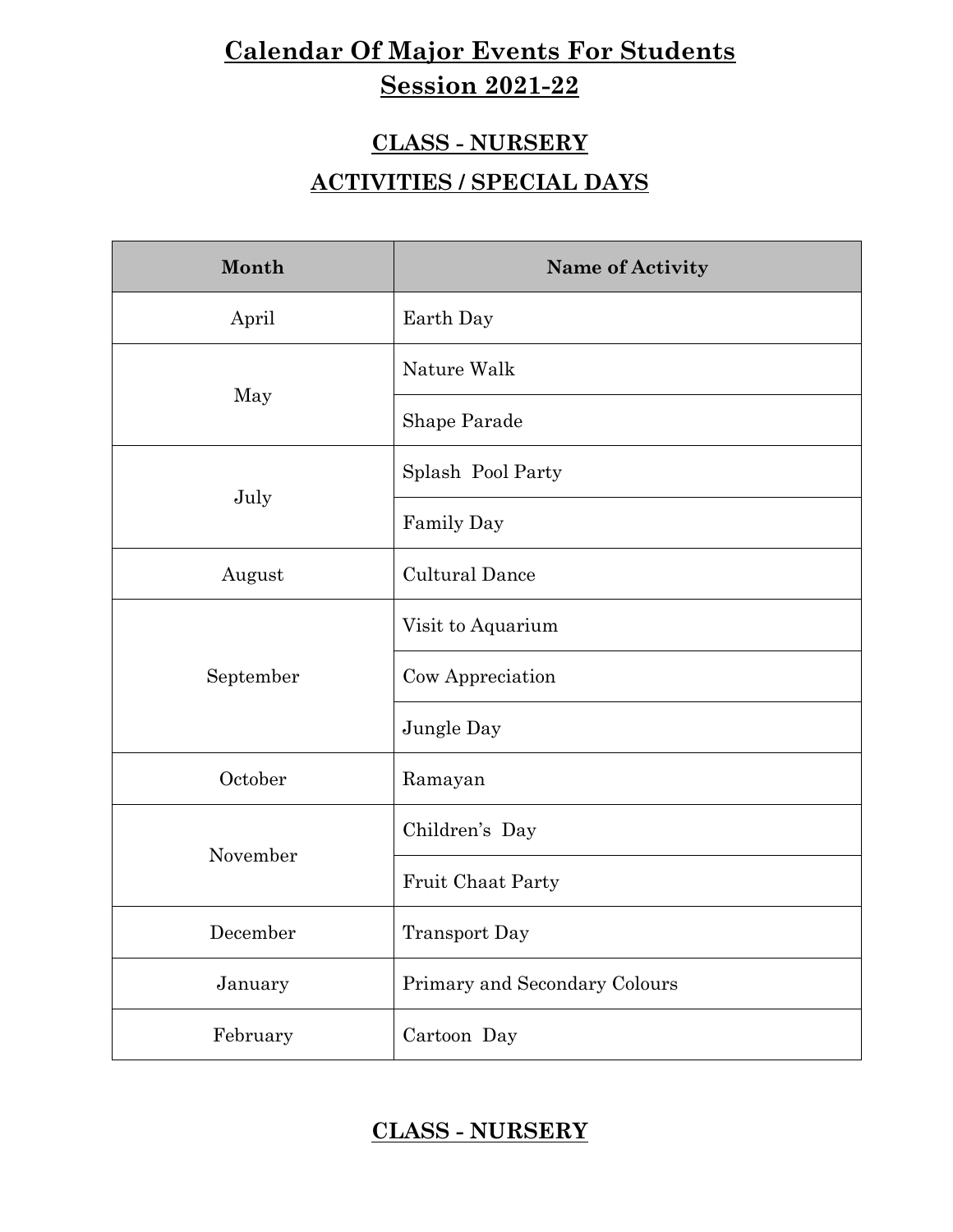### **COMPETITIONS**

| Month     | <b>Name of Competition</b>     |
|-----------|--------------------------------|
| April     | Hindi Poem Recitation          |
| July      | Colouring Competition          |
| August    | English Poem Recitation        |
| September | <b>Fancy Dress Competition</b> |
| November  | Talent Hunt                    |
| December  | Free Hand Drawing Competition  |
| January   | Regional Dress Competition     |

### **CELEBRATIONS**

| Month    | Name of Celebration / Special Day |  |
|----------|-----------------------------------|--|
| May      | Eid Celebration                   |  |
| August   | Independence Day                  |  |
| October  | Dussehra Celebration              |  |
| November | Diwali Celebration                |  |
|          | Guru Nanak Birthday Celebration   |  |
| December | Christmas Celebration             |  |
|          | Republic Day                      |  |
| January  | Sports Day                        |  |

### **CLASS – PREP**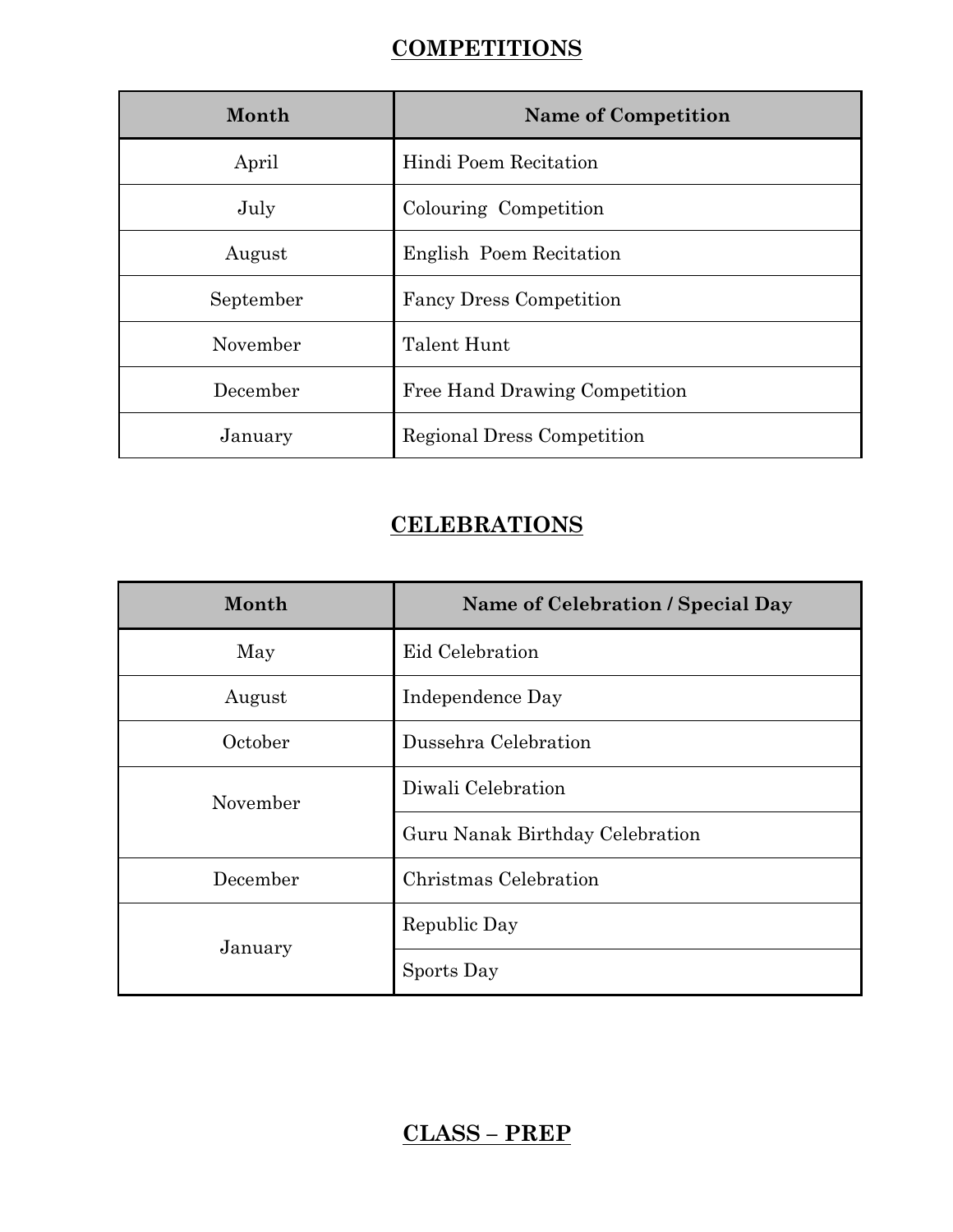## **ACTIVITIES / SPECIAL DAYS**

| Month     | Name of Activity        |
|-----------|-------------------------|
|           | Earth Day               |
| April     | Nature Walk             |
| May       | Germination of Seeds    |
|           | Splash Pool Party       |
| July      | Visit to Aquarium       |
|           | <b>Restaurant Scene</b> |
| August    | <b>Making Burger</b>    |
| September | Sensory Booth           |
| October   | Ramayan                 |
|           | <b>Balloon Party</b>    |
| November  | Children's Day          |
|           | Reading Day             |
| December  | Buying & Selling Scene  |
|           | Helper's Day            |
| January   | <b>Family Scene</b>     |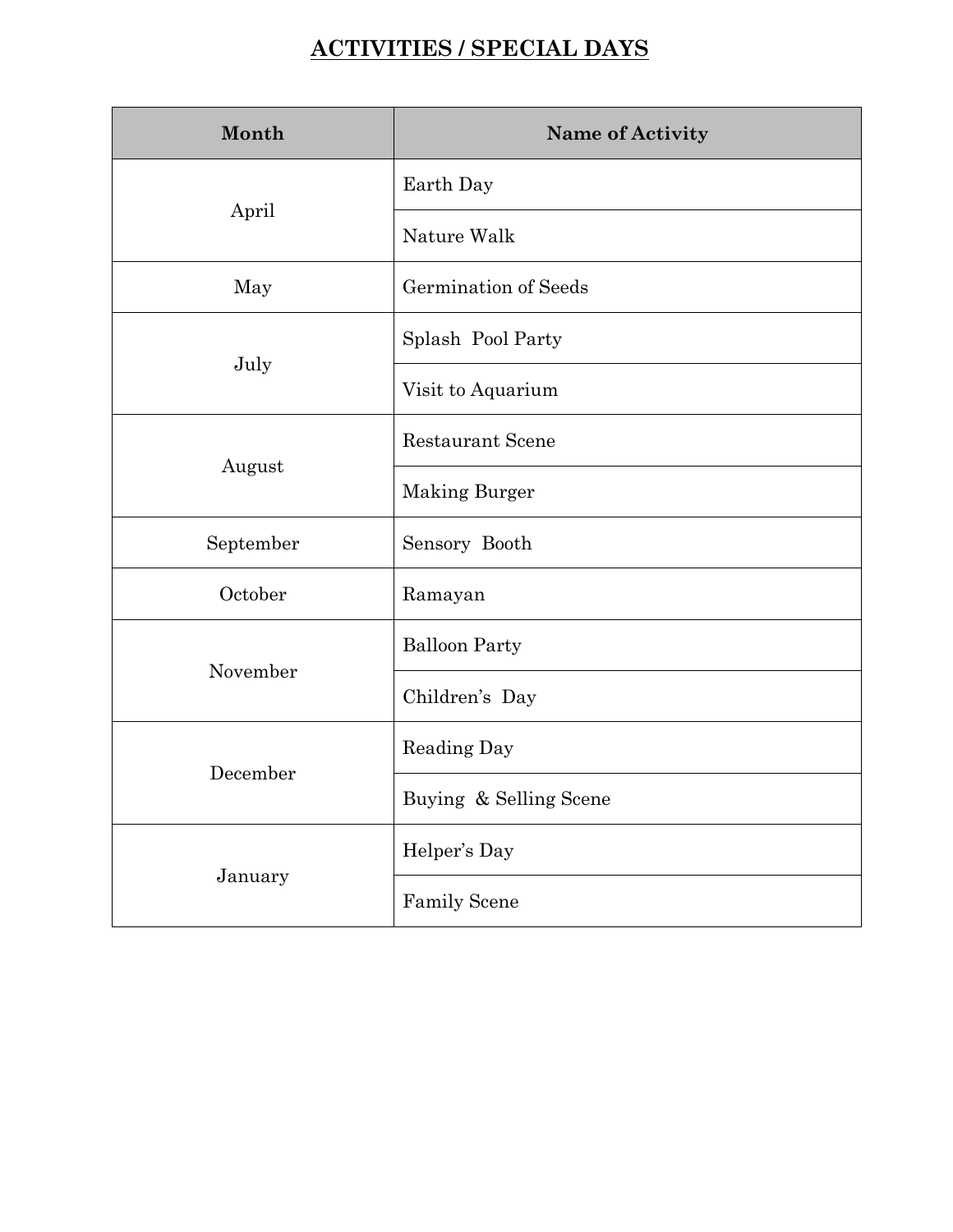#### **CLASS – PREP**

### **COMPETITIONS**

| Month     | <b>Name of Competition</b>     |
|-----------|--------------------------------|
| April     | Colouring Competition          |
| July      | <b>Fancy Dress Competition</b> |
| August    | Hindi Poem Recitation          |
| September | Show and Tell                  |
| November  | Talent Hunt                    |
| December  | <b>English Poem Recitation</b> |
|           | Free Hand Drawing              |
| January   | Regional Dress Competition     |
| February  | Solo Dance Competition         |

### **CELEBRATIONS**

| Month    | Name of Celebration / Special Day |  |
|----------|-----------------------------------|--|
| May      | Eid Celebration                   |  |
| August   | Independence Day                  |  |
| October  | Dussehra Celebration              |  |
| November | Diwali Celebration                |  |
|          | Guru Nanak Birthday Celebration   |  |
| December | Christmas Celebration             |  |
|          | Republic Day                      |  |
| January  | Sports Day                        |  |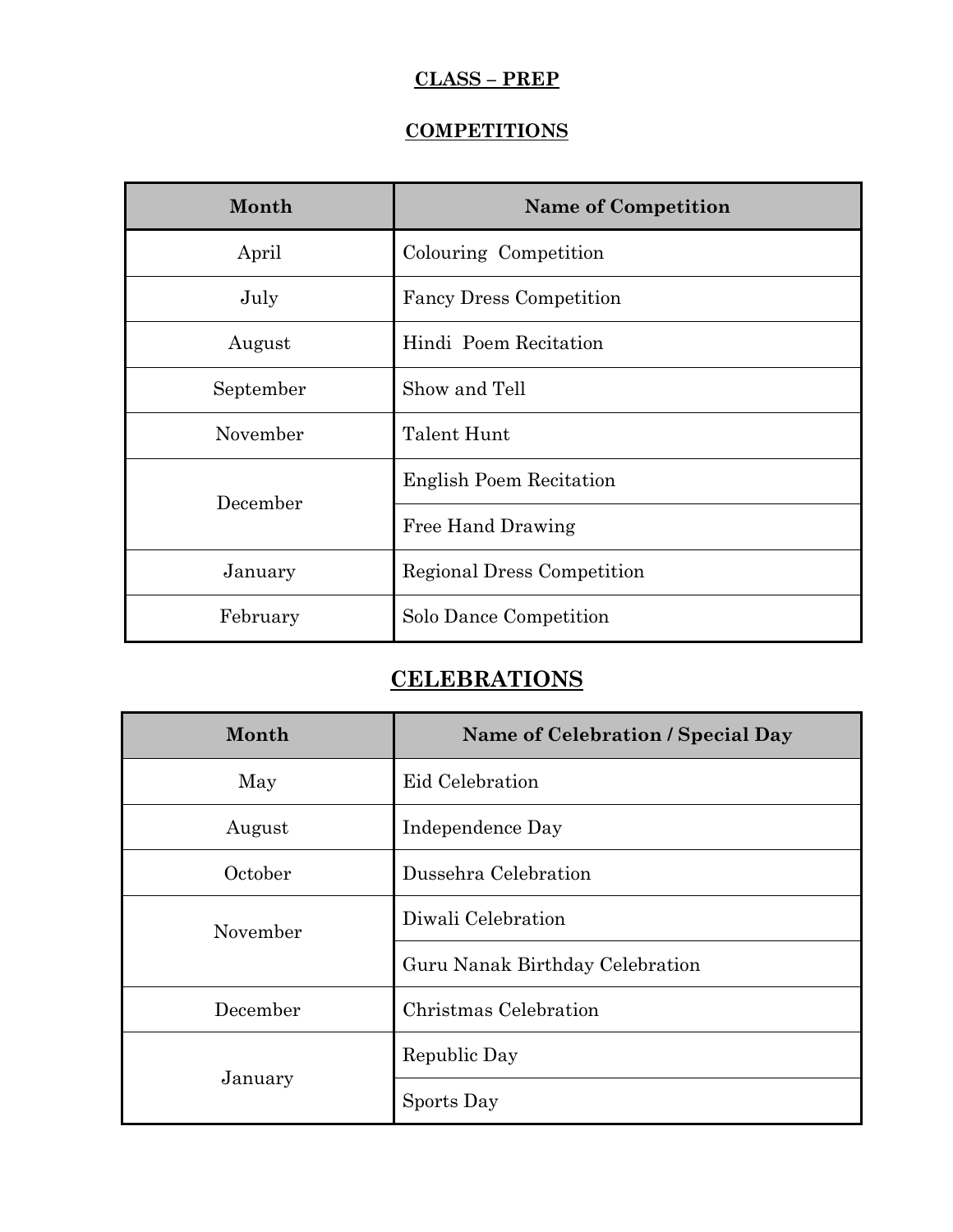## **CLASSES – I TO V**

## **COMPETITIONS / ACTIVITIES**

| Month          | <b>Event Name</b>                      | <b>Classes</b> | Competitions                                             | Departmen<br>t                                        |  |
|----------------|----------------------------------------|----------------|----------------------------------------------------------|-------------------------------------------------------|--|
|                | Linguistic<br>Manifestations-<br>2021  | $\bf{I}$       | Green Walk – (Eco-Friendly Dress Ramp Walk)              | English                                               |  |
| April &<br>May |                                        | $\rm II$       | Puppet Talk – (Enactment using a Stick Puppet)           | (Integrated                                           |  |
|                |                                        | $III - V$      | Po-e-zë (Poem Recitation with actions)                   | with EVS)                                             |  |
|                |                                        | $\bf{I}$       | Little Master Chefs                                      | <b>EVS</b><br>(Integrated)<br>with                    |  |
|                |                                        | $\mathbf{I}$   | Best Out of Waste                                        |                                                       |  |
|                | Green Talks -<br>2021                  | III            | Poster-Making Competition                                |                                                       |  |
| July           |                                        | IV             | Quiz O'Mania                                             | English)                                              |  |
|                |                                        | $\rm V$        | Little EINSTEINs                                         |                                                       |  |
|                | Linguistic<br>Manifestations -<br>2021 | $III - V$      | Quick Quizards (Inter-Class Competition)                 | English                                               |  |
|                |                                        | $\bf{I}$       | Fluent U! (Phonic and Sight words spell check)           | English                                               |  |
|                | Linguistic<br>Manifestations -<br>2021 | $\prod$        | Vocabometer (Phonic and Sight words spell check)         |                                                       |  |
| August         |                                        | III            | Prontonactment (Inter-Class Skit Competition)            |                                                       |  |
|                |                                        | $IV - V$       | Proverbial Gestures (Story narration using a<br>proverb) |                                                       |  |
|                | अभिव्यंजना - $2021$                    | $\mathbf I$    | कविता गायन प्रतियोगिता                                   | हिन्दी<br>(Integrated<br>with Music)                  |  |
| Septem         |                                        | $\mathbf{I}$   | आशुभाषण                                                  |                                                       |  |
| ber &          |                                        | III            | चरित्र अभिनय                                             |                                                       |  |
| October        |                                        | IV             | कहानी अभिनय (मुहावरे या लोकोक्ति पर आधारित)              |                                                       |  |
|                |                                        | $\mathbf{V}$   | दोहा गायन प्रतियोगिता                                    |                                                       |  |
| Novem<br>ber   | Technothon -<br>2021                   | $I - V$        | DPS Technothon - The Challenge                           | Computers<br>(Integrated<br>with<br>English &<br>EVS) |  |
| Decemb<br>er   | Mathemania -<br>2021                   | $I - V$        | Mental Math Quiz Competition                             | Mathematic<br>S                                       |  |
| Januar         | देशानुराग - 2022                       | $I - V$        | Inter House Regional Solo Dance Competition              | Dance                                                 |  |
| y              | Linguistic                             | $\mathbf I$    | Tell a Tale                                              | English                                               |  |
|                | Manifestations -<br>2022               | $\rm II$       | Spin a Tale                                              |                                                       |  |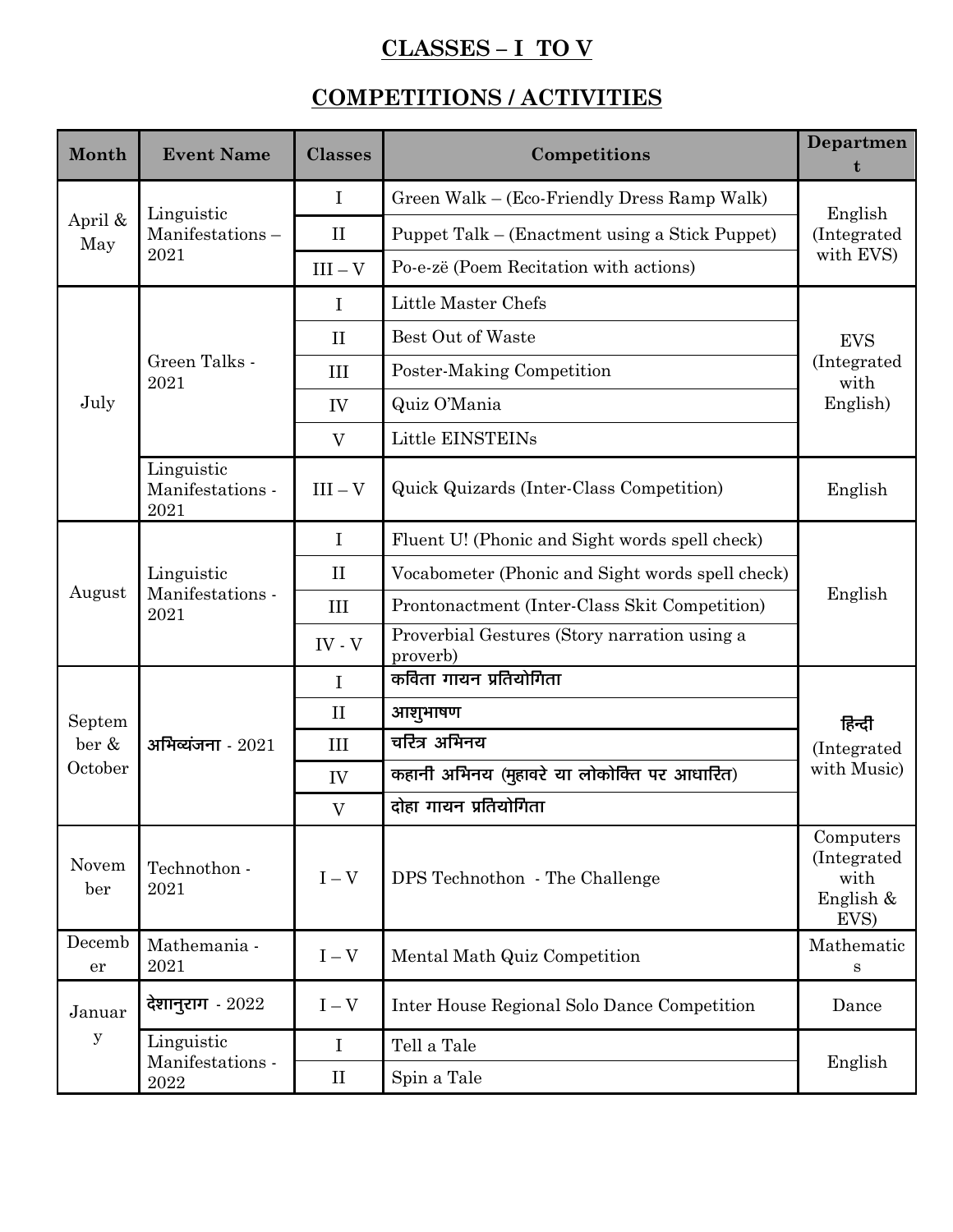## **CLASSES – VI – VIII**

## **COMPETITIONS / ACTIVITIES**

| Month    | <b>Classes</b> | <b>Event Name</b>                   | <b>Competitions / Activity</b>                                                               | Department        |
|----------|----------------|-------------------------------------|----------------------------------------------------------------------------------------------|-------------------|
| April    | VI-VIII        | Green Talks - 2021                  | Awareness Program on World<br>Health Day / Earth day                                         | Science           |
|          | VI-VII         | अभिव्यंजना - $2021$                 | दोहा/चौपाई गान प्रतियोगिता                                                                   | Hindi             |
| May      | <b>VI-VIII</b> | Language Milestone                  | VI - Elocution<br>VII - Elocution<br>VIII - Debate                                           | English           |
|          |                | Socio-Tech $-2021$                  | Digital presentation on social issues                                                        | Social<br>Science |
|          |                | Mathfest (Fun) -2021                | Mind Boggling Puzzles                                                                        | Mathematics       |
|          |                | Language Milestone                  | Q- Fiesta                                                                                    | English           |
| July     | <b>VI-VIII</b> | Science is<br>everywhere            | Skit                                                                                         | Science           |
|          |                | अभिव्यंजना $2021$                   | हिंदी दिवस (वाद विवाद प्रतियोगिता)                                                           | Hindi             |
| August   | <b>VI-VIII</b> | Language Milestone                  | VI - Proverbial Gesture<br>VII - Advertisement (Commercial)<br>VIII - Advertisement (Social) | English           |
|          |                | देशानुराग – 2021                    | Patriotic Song/Dance Inter-Section                                                           | Social<br>Science |
|          |                | Mathemania $-2021$                  | Math Exhibition                                                                              | Mathematics       |
|          |                |                                     | Rangoli Making                                                                               |                   |
| October  | <b>VI-VIII</b> | Reflections $-2021$                 | Diya Making                                                                                  | Art               |
|          |                |                                     | Pooja Thali Making Competition                                                               |                   |
|          |                | Linguistic<br>$Manification - 2021$ | Elocution                                                                                    | English           |
| November | <b>VI-VIII</b> | Socio-Tech $-2021$                  | Constitution Day - Quiz                                                                      | Social<br>Science |
|          |                | Technothon $-2021$                  | Inter-Section IT Hunt Competition                                                            | Computer          |
|          | VI-VIII        | अभिव्यंजना $2021$                   | हास्य रस पर आधारित कवि सम्मेलन                                                               | Hindi             |
| December |                | Green Talks $-2021$                 | Rally-National Population Day /<br>National Energy Conservation day                          | Science           |
| January  | VI-VIII        | Socio-Tech $-2022$                  | Cultural Fest on Republic Day                                                                | Social<br>Science |